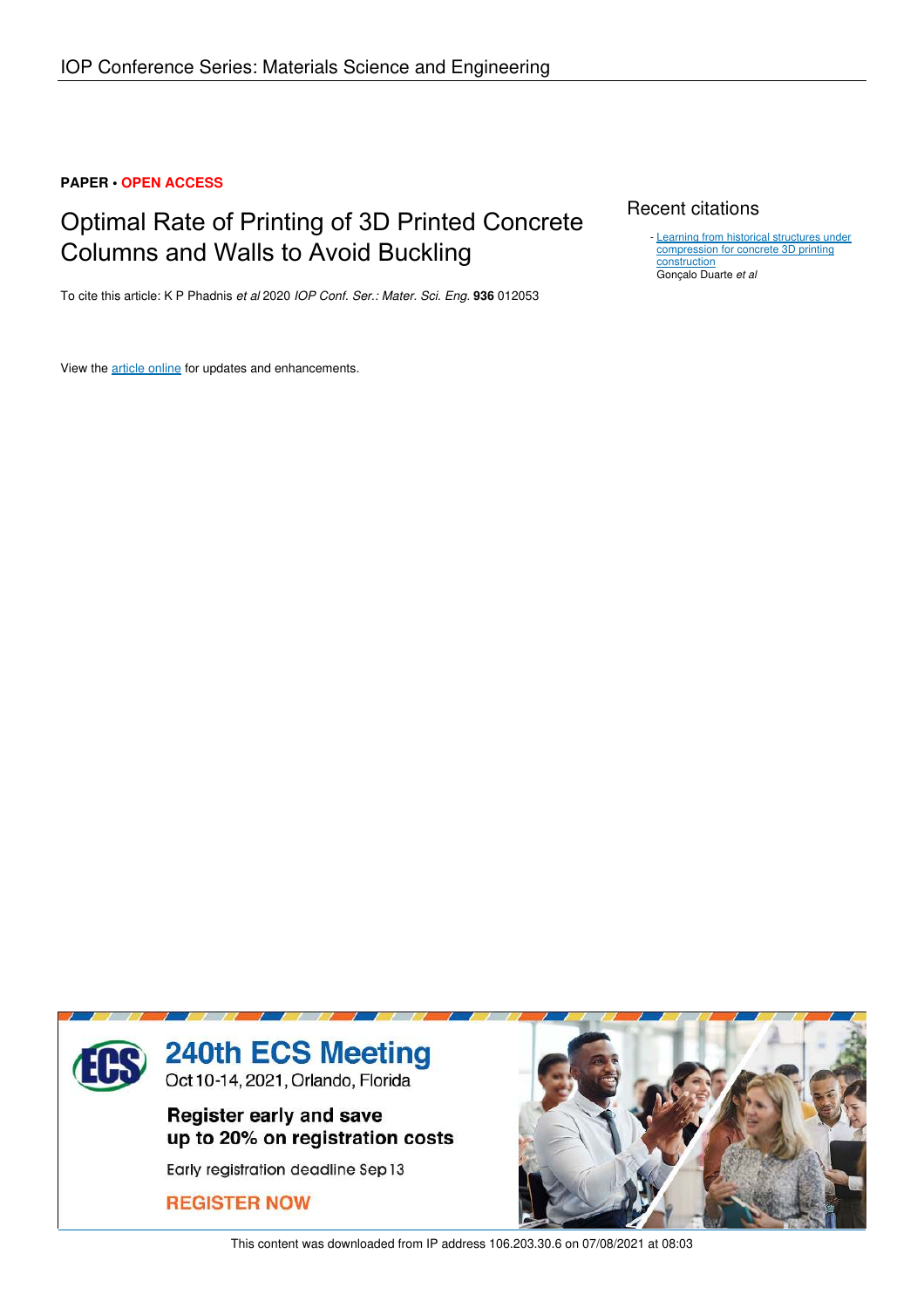# **Optimal Rate of Printing of 3D Printed Concrete Columns and Walls to Avoid Buckling**

### **K P Phadnis***\** **, M N Shariff and D Menon**

Indian Institute of Technology Madras, Chennai, Tamil Nadu, India

\*[kedarphadnis10@gmail.com](mailto:kedarphadnis10@gmail.com) 

**Abstract.** Extrusion based construction of concrete structures has been identified as one of the alternative construction technologies which reduces the construction costs, delays in construction and the material consumption. The most attractive feature of 3D printed constructions is the ease of developing intricate forms and shapes (which otherwise require skilled manpower). Since this is a relatively new technology, not much research has been done with regard to its structural performance and stability. One of the major concerns is the possibility of buckling (under its self-weight) of the column or wall during the extrusion process. This sets a limitation of the acceptable height, thickness and rate of extrusion process. In this study simple ways (second order analysis using matrix methods) have been explored to determine the critical height and the optimal rate of extrusion. Matrix methods have inherent limitations due to the simplification adopted by ignoring the higher-order terms in Taylor's series. The study uses the evolution of modulus of elasticity of concrete as proposed in literature. The analysis method has been validated using pertinent buckling tests reported in literature. Parameters such as modulus of elasticity and length are considered to determine the critical height to thickness of the wall and the optimal rate of extrusion. The problem is solved using the MATLAB software. This method requires minimal input from the user such as material properties, geometry and printing speed. The analysis method used in this study provides a useful design tool to estimate the limiting parameters of the structural walls and columns manufactured through the process of 3D printing.

#### **1. Introduction**

Additive manufacturing is used in various disciplines such as medical devices, aerospace, automotive, bio-printing and construction. The research going in the field of 3D printing has increased drastically due to its benefits to the community [1]. The additive manufacturing of concrete structures is now gaining momentum and acceptance for the construction of full scale structures [2]. This method of construction can be especially useful for low cost construction by reducing the material consumption and manpower requirement. One of the major challenges faced during the extrusion process is the possibility of buckling of walls or columns. This happens because the concrete is still fresh and has not gained adequate strength. Tests have shown that when more layers are added to the member, at a relatively fast rate, the whole wall can buckle [3]. Hence it is of interest to know the critical height of the element, for a given thickness and printing speed to ensure buckling can be prevented.

Additive manufacturing of concrete is a process in which desired structure is built in layers of suitable concrete paste which is forced through a tube. This tube is guided by a machine that takes the design details from the user. Various studies have been done to get the structural properties of the 3D printed concrete using finite element analysis and differential equations, which are computationally expensive [3]. In this study, the use of stiffness matrix methods to estimate the buckling height of the 3D printed elements is explored using the procedure described in the literature [4].

Content from this work may be used under the terms of theCreative Commons Attribution 3.0 licence. Any further distribution of this work must maintain attribution to the author(s) and the title of the work, journal citation and DOI. Published under licence by IOP Publishing Ltd 1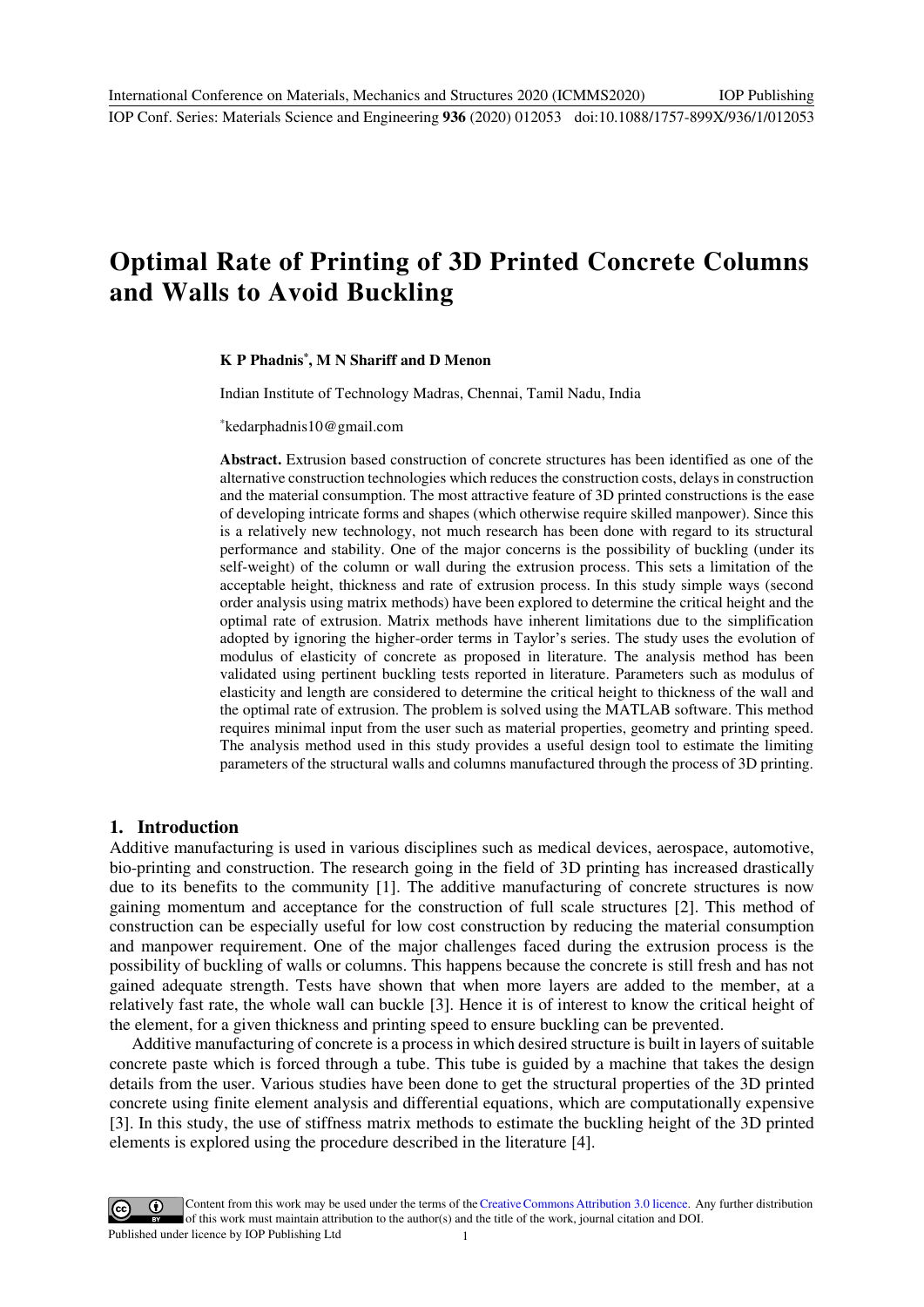International Conference on Materials, Mechanics and Structures 2020 (ICMMS2020) IOP Conf. Series: Materials Science and Engineering **936** (2020) 012053 doi:10.1088/1757-899X/936/1/012053 IOP Publishing

In the extrusion process, as every new layer is laid, the hydration process initiates and the concrete starts gaining strength. The strength gain is generally dependent on the quantity of accelerator added in the concrete paste. With strength, the modulus of elasticity (*E*), also increases. The evolution of *E* with time can be defined using various functions: linear, exponential or quadratic. In the present study, where the buckling problem is solved, the modulus of elasticity is considered as the input. It is reasonable to assume that there is no variation of the stiffness properties along the length of the wall (z-direction) (see figure 1). This implies that the major variation of stiffness properties occurs along the vertical direction (y-direction), i.e. in the direction of extrusion. Therefore, the early age modulus of elasticity of concrete varies for each layer. This needs to be accounted for in the buckling calculations.

The presence of axial compression reduces the flexural stiffness of the element, and conversely, the presence of axial tension enhances the flexural stiffness. A critical condition of buckling instability is likely to occur when the flexural stiffness of the column or wall reduces to zero under axial compression [4]. The axial compression load is referred to as the critical buckling load, *Pcr*. This instability, in literature, is referred to as elastic instability. To estimate the critical buckling load of the member, a primary stiffness matrix in conjunction with a geometric stiffness matrix is employed. The total stiffness matrix for each element is shown in equation (1). The terms in the primary stiffness matrix can be derived using the slope-deflection method, while the terms in the geometric stiffness matrix can be derived using the stability functions. This is represented in figure 2.



**Figure 1.** Schematic representation of a 3D printed wall.

To make the problem convenient to solve it is assumed that the elements are adequately braced against out of plane and torsional modes of buckling. The bottom of the wall is assumed to be fixed (rigid support). The results of the study have been compared with the experiments published in the literature [1].

$$
k_{2^{*2^{*}}} = S_{i} = \frac{4(EI)_{i}}{L_{i}} - \frac{2P_{i}L_{i}}{15}
$$
\n
$$
k_{4^{*2^{*}}} = r_{i}S_{i} = \frac{2(EI)_{i}}{L_{i}} + \frac{P_{i}L_{i}}{30}
$$
\n
$$
P_{i}
$$
\n
$$
k_{1^{*2^{*}}} = \tilde{\chi}_{i} = \frac{6(EI)_{i}}{L_{i}^{2}} - \frac{P_{i}}{10}
$$
\n
$$
k_{3^{*2^{*}}} = -\tilde{\chi}_{i}
$$
\n
$$
k_{2^{*1^{*}}} = \tilde{\chi}_{i} = \frac{6(EI)_{i}}{L_{i}^{2}} - \frac{P_{i}}{10}
$$
\n
$$
k_{4^{*1^{*}}} = \tilde{\chi}_{i}
$$
\n
$$
P_{i}
$$
\n
$$
k_{4^{*1^{*}}} = \tilde{\chi}_{i}
$$
\n
$$
k_{5^{*2^{*}}} = -\tilde{\chi}_{i}
$$
\n
$$
k_{5^{*2^{*}}} = -\tilde{\beta}_{i}
$$
\n
$$
k_{5^{*2^{*}}} = -\tilde{\beta}_{i}
$$

Figure 2. Simplified stiffness coefficients (for small  $(\mu L)$ ; axial compression).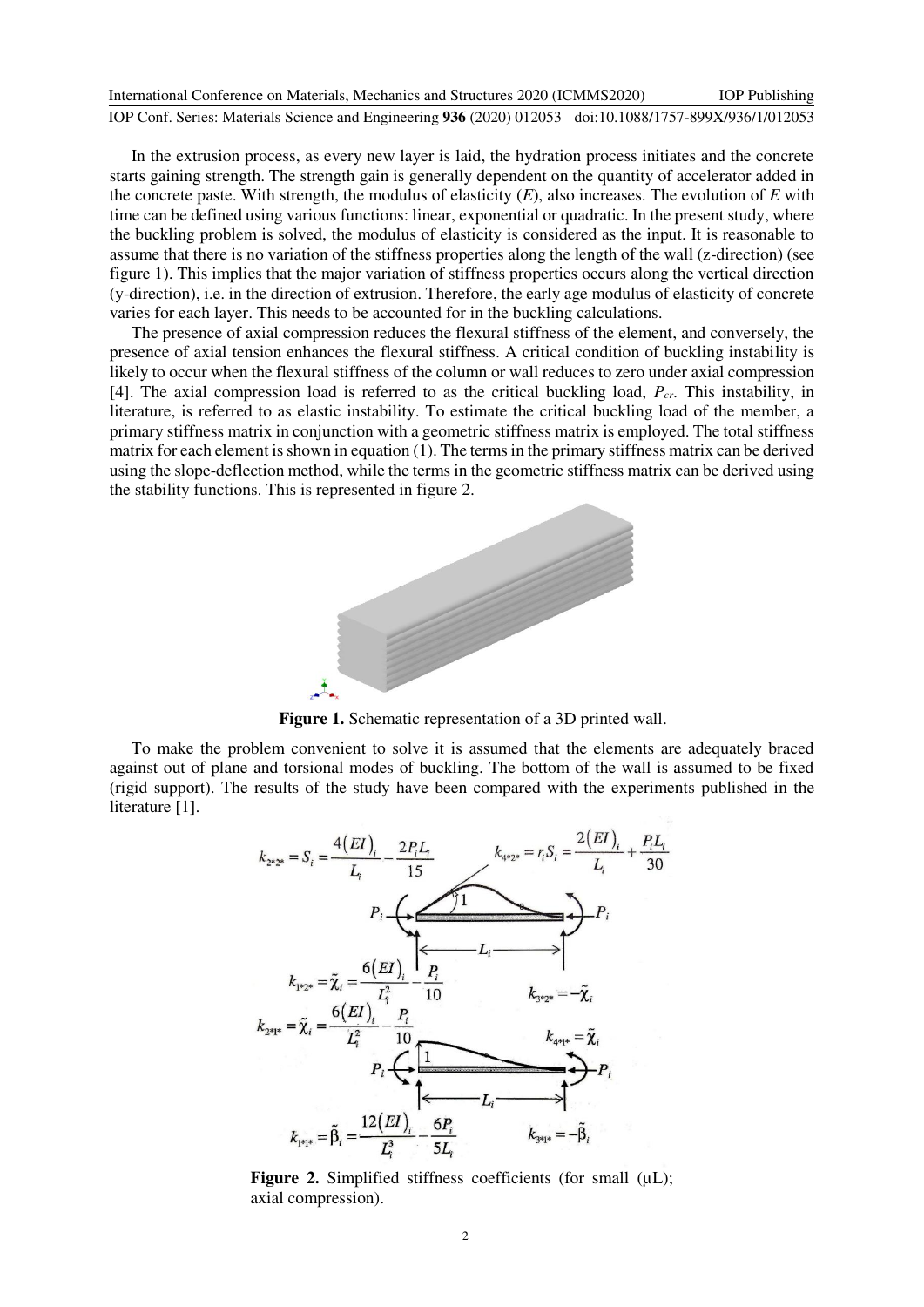International Conference on Materials, Mechanics and Structures 2020 (ICMMS2020) IOP Conf. Series: Materials Science and Engineering **936** (2020) 012053 doi:10.1088/1757-899X/936/1/012053 IOP Publishing

$$
k(i) = \frac{E(t)I}{h} \begin{bmatrix} \frac{12}{h^2} & \frac{6}{h} & -\frac{12}{h^2} & \frac{6}{h} \\ \frac{6}{h} & 4 & -\frac{6}{h} & 2 \\ -\frac{12}{h^2} & -\frac{6}{h} & \frac{12}{h^2} & -\frac{6}{h} \\ \frac{6}{h} & 2 & -\frac{6}{h} & 4 \end{bmatrix} - (p + iw) \begin{bmatrix} \frac{1.2}{h} & 0.1 & -\frac{1.2}{h} & 0.1 \\ 0.1 & \frac{2h}{15} & -0.1 & -\frac{h}{30} \\ -\frac{1.2}{h} & -0.1 & \frac{1.2}{h} & -0.1 \\ 0.1 & -\frac{h}{30} & -0.1 & \frac{2h}{15} \end{bmatrix} \tag{1}
$$

where,  $k(i)$  is the total stiffness matrix of the  $i^{th}$  element,  $E(t,i)$  is the modulus of elasticity of the  $i^{th}$ element at time *t*,  $I(i)$  is the area moment of inertia of the *i*<sup>th</sup> element,  $h(i)$  is the height of *i*<sup>th</sup> element, *p* is the critical buckling load of the entire member and *w* is the self-weight of each layer.

#### **2. Methodology**

An algorithm used to determine the critical buckling height of the wall is shown in figure 3. First, the geometric parameters such as thickness of wall (*t*), length of wall (*L*) and height of each layer (*h*) are decided. The material parameters for the concrete used in the 3D printing process such as the variation of modulus of elasticity of concrete with time *E*(*t*), Poisson's ratio (*υ*) and density of fresh concrete (*ρ*) are chosen. Further, the rate of printing speed (*ν*) is also decided based on concrete rheology and printer capability. With this as the input, the analysis is carried out for the *i th* layer and the critical buckling load  $(P_{cr,i})$  is evaluated. This is checked against the self-weight of the element  $(P_{sw})$  and verified whether  $P_{cr,i}$  $\leq P_{sw}$ . If the condition fails, the program is executed for the next layer, by suitably modifying the parameters based on the elastic analysis. Once again, for the two layers, the E is evaluated and used in the elemental stiffness matrix to determine the  $P_{cri}$ . This exercise is carried out till the critical buckling height is reached. Figure 4 shows a schematic representation of the layer creating in the numerical model.



**Figure 3.** Flow chart of the program.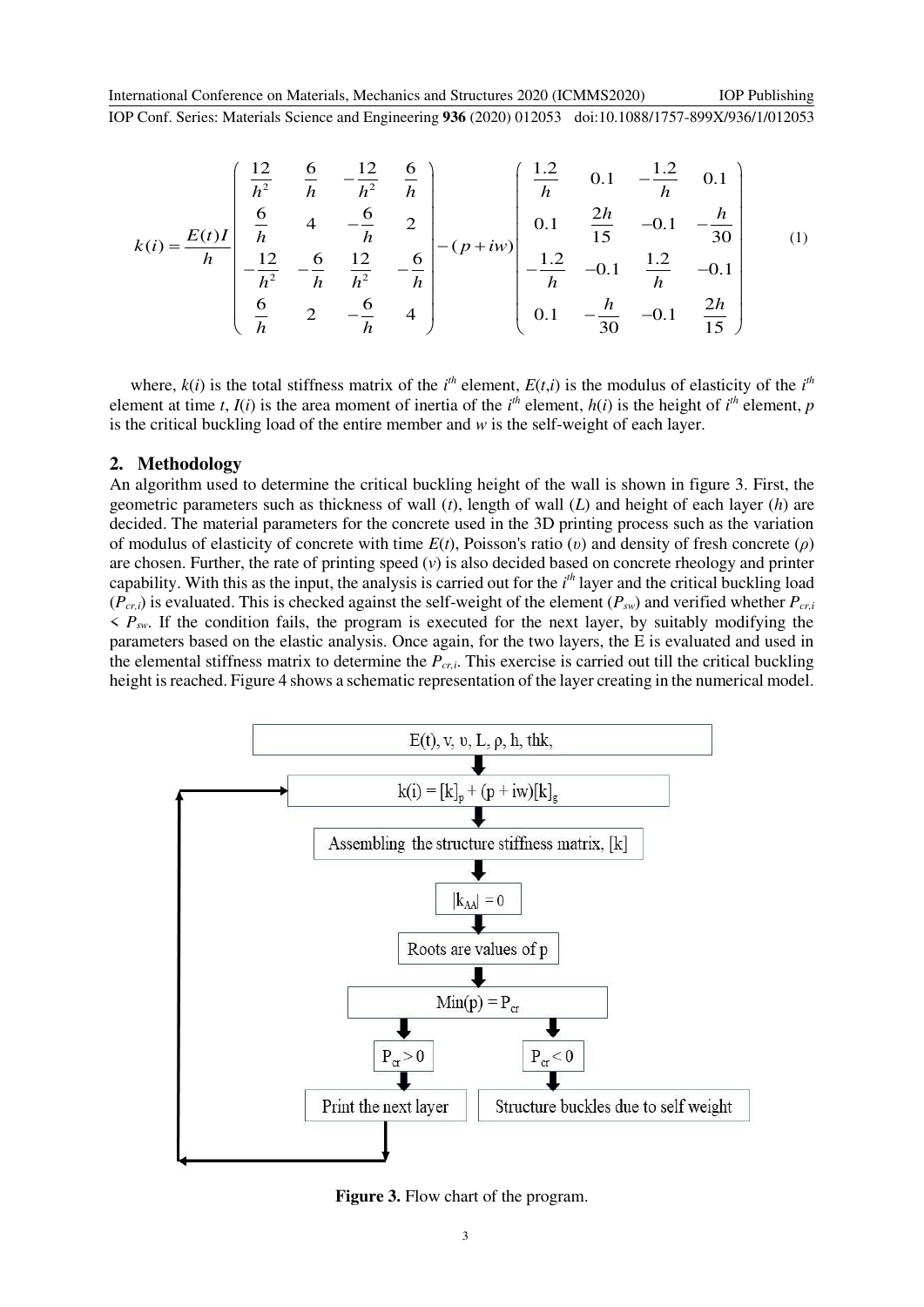The steps involved in assessing the critical height of the member are:

- a. Assigning input values of the code such as length of the wall (L), thickness (t), height (h), density of the concrete (or any material) (ρ), initial modulus of elasticity (E), curing rate of concrete (υ), velocity of the printer head (v).
- b. Weight of each layer is calculated using the given dimensions of the section and density of the material.
- c. Based on time taken to print a layer (from printer head velocity and length of the wall) variation of modulus of elasticity with time is determined with the help of specified curing function and curing rate constant.
- d. Deformation of each layer due to the self-weight of concrete layers above the layer is determined by including the Poisson's effect.
- e. After computing all the deformed dimensions, the stiffness matrix of every layer is calculated and combined to get a global stiffness matrix.
- f. The determinant of the global stiffness matrix is equated to zero and if the minimum value of the load carried by the wall is greater than zero we add/print next layer and run the loop again and if it is less than zero the wall buckles by its self-weight and previous layer is assumed to be the critical buckling height for the given initial conditions.



**Figure 4.** (a) Schematic representation of the critical height evaluation for each layer, (b) *Pcr-Psw* values for each layer.

Figure 4(a) shows the creating of each layer in the numerical program to evaluate the buckling load of the element. In figure 4(b) it is assumed that the self-weight of each layer is acting at the bottom of every layer of the member, therefore the top layer also carries just compressive load and the bottommost layer carries the self-weight of the member and the additional compressive load. When the critical load carried by the wall is less than or equal to the self-weight of the wall then it is assumed that the member has failed due to self-buckling.

The limitations of the numerical program are:

- a. The viscous effects of the concrete paste are not considered
- b. The modulus of elasticity of concrete is assumed to be a constant for the entire length of the layer which is clearly not the case for long walls
- c. The slip between layers is ignored
- d. Poisson deformation is assumed to be uniform on all the sides
- e. The curing function of concrete needs to suitably simulated to get numerical values close to the experimental data.

# **3. Validation using test reported in the literature**

Wolf and Suiker (2019) reported tests carried out on 3D printed walls which failed during the extrusion process with a buckling mode of failure. In this paper, the proposed numerical approach is adopted to evaluate the buckling height of the tested walls. Figure 5 shows the comparison of the numerical results with the experimental results of 1m, 5m and 10.4m long walls. It is seen that for all the three layers the numerical results under-estimate the buckling height. This discrepancy could be attributable to the approximation made in the modulus of elasticity and Poisson's ratio of fresh concrete. Further, the viscous effects of fresh concrete are ignored. The deviation is further pronounced in the 10.4m length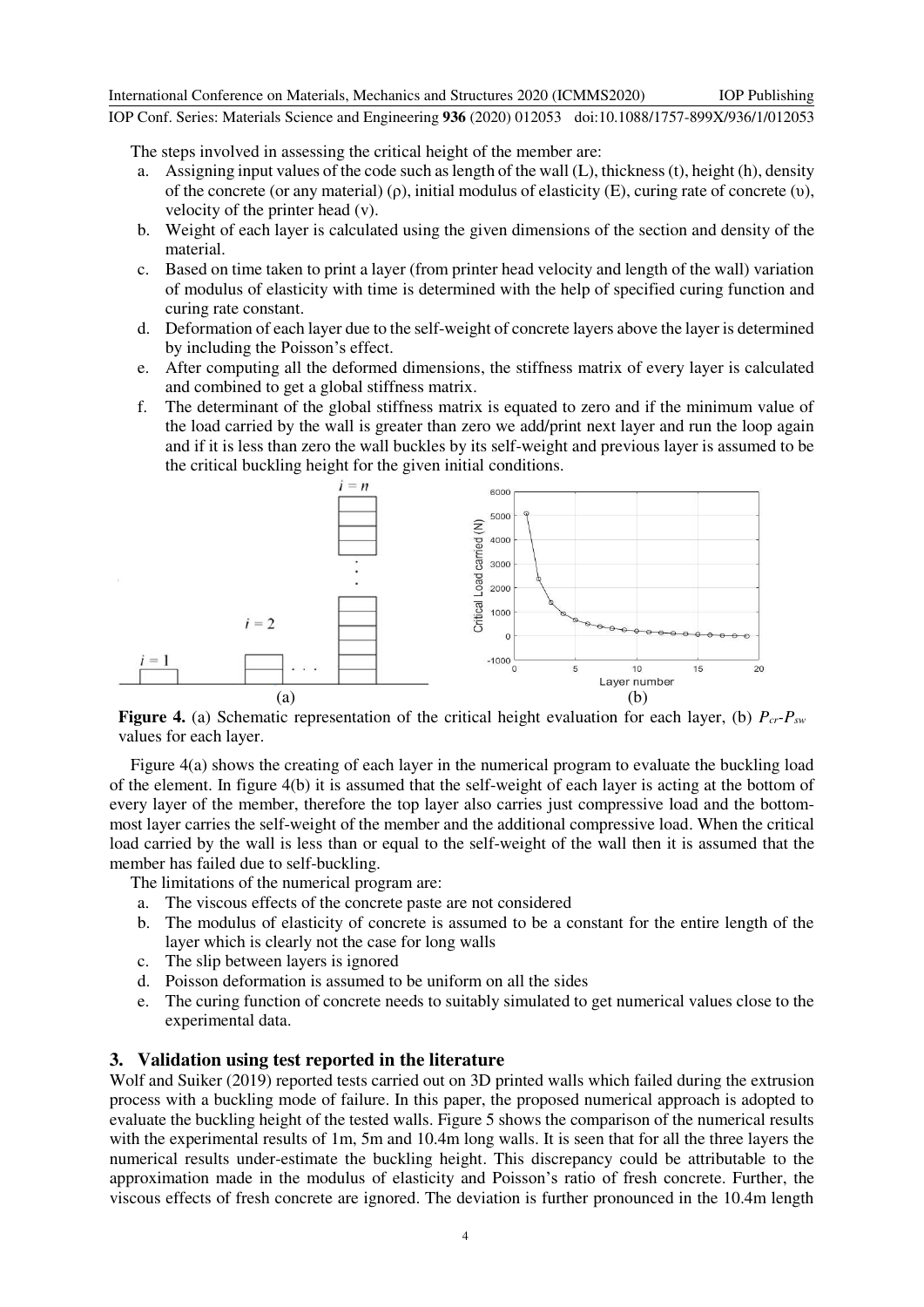wall and this could be attributable to the fact that the numerical program is capable of handling only the instability due to height and not due to length. The 10.4m length wall buckled due to the length instability. Further, the numerical program assumes a constant value of modulus of elasticity of concrete for the entire layer at a given time instant. However, for longer walls, this is a highly simplified approach.



**Figure 5.** Comparison of numerical results with test data.

#### **4. Parametric study**

In order to establish the critical buckling height of the wall for a given thickness and rate of printing, a parametric study is carried out by adopting three different rates of printing (10mm/s, 20mm/s and 100mm/s), for two different lengths: 1m and 5m. The height of each layer is assumed to be 9.5mm. The evolution of the modulus of elasticity is assumed using a function described in equation (2).

$$
E(t) = E_0(1 + \chi t) \tag{2}
$$

where E(t) is the modulus of elasticity at any time t in seconds,  $E_0$  is the initial modulus value and  $\gamma$ is the rate function (here assumed to be  $7.2 \times 10^{-4}$ ).

In the present study, a simple rectangular section is considered, and the moment of inertia is calculated for each layer. However, in practice, more complex/optimized cross-sections are possible. The proposed numerical method is capable of solving the buckling problem for any cross-section geometry.

Figure 6 and 7 shows the critical buckling height versus thickness plots for three different rates of printing for walls having lengths of 1m and 5m respectively. As expected, it is seen from both figures 6 and 7, that as the thickness of the wall increases, the critical self-buckling height also increases. The effect of the slow speed of printing versus the fast rate of printing is evident. It is seen that for a given thickness, slow rates of printing, result in higher critical self-buckling height.

A clear distinction between the three rates of printing is evident in the 5m long wall (as seen in figure 7). This is due to the fact that time taken to print each layer increases with the length of the wall. This means that there is a significant difference in the modulus of elasticity of the subsequent layers in the member.



**Figure 6**. Self-buckling height of 1m long wall versus thickness for different rates of printing.